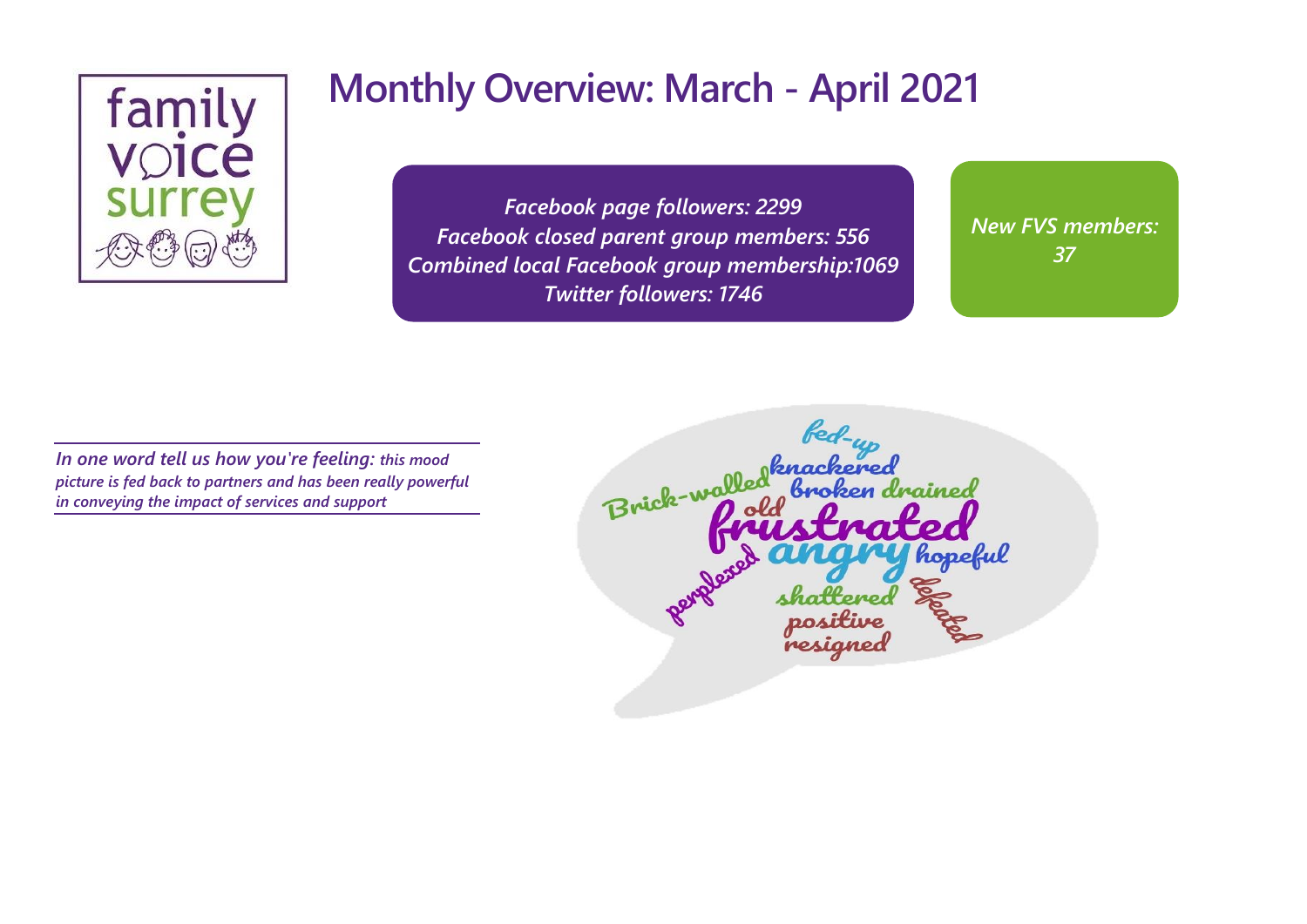

#### **Talking to parent carers**

| <b>Elmbridge</b><br>285 members                       | Covered by the wider team                                                                                                                                                                                     |                                                                                                                                                                                                                                                                                                                                                        |
|-------------------------------------------------------|---------------------------------------------------------------------------------------------------------------------------------------------------------------------------------------------------------------|--------------------------------------------------------------------------------------------------------------------------------------------------------------------------------------------------------------------------------------------------------------------------------------------------------------------------------------------------------|
| <b>Guildford</b><br>97 FB members                     | Potential PDA support group starting up as well as a group of<br>adies wanting to meet in person                                                                                                              | That parents are still struggling so much to get the help they<br>need; professionals and parents around them to believe the<br>struggles they are having with their children and then waiting<br>sometimes years for appointments and then having to fight<br>to get an EHCP.                                                                         |
| <b>Epsom &amp; Ewell</b><br>113 members               | Positive stories about an outstanding local SENCO and receiving an When diagnosis for ASD is such a lengthy process, EHCPs<br>EHCP well within timeframes. A parent said 'Surrey can't be faulted<br>on this' | may come before the diagnosis. This is fantastic if this means<br>individualised support can be put in place more quickly, but<br>hard when a new school type of school provision is necessary,<br>as potentially suitable schools will not consider a young<br>person without a diagnosis (primary need may be considered<br>SEMH rather than ASD). Y |
| <b>Mole Valley</b><br>28 FB members                   | Covered by the wider team                                                                                                                                                                                     |                                                                                                                                                                                                                                                                                                                                                        |
| <b>Reigate &amp; Banstead</b><br><b>78 FB members</b> | Once professionals take a child's needs seriously very good plans<br>and strategies can be put in place.                                                                                                      | Assumption that in inclusion strategies 'cure' a child's needs<br>and can be removed once things are stable. This is very<br>damaging and actually makes children feel less safe and<br>supported.<br>One parent reports getting a refusal to assess decision on<br>grounds that her child has no diagnosis.                                           |
| <b>Runnymede</b><br>55 FB members                     | Covered by the wider team                                                                                                                                                                                     |                                                                                                                                                                                                                                                                                                                                                        |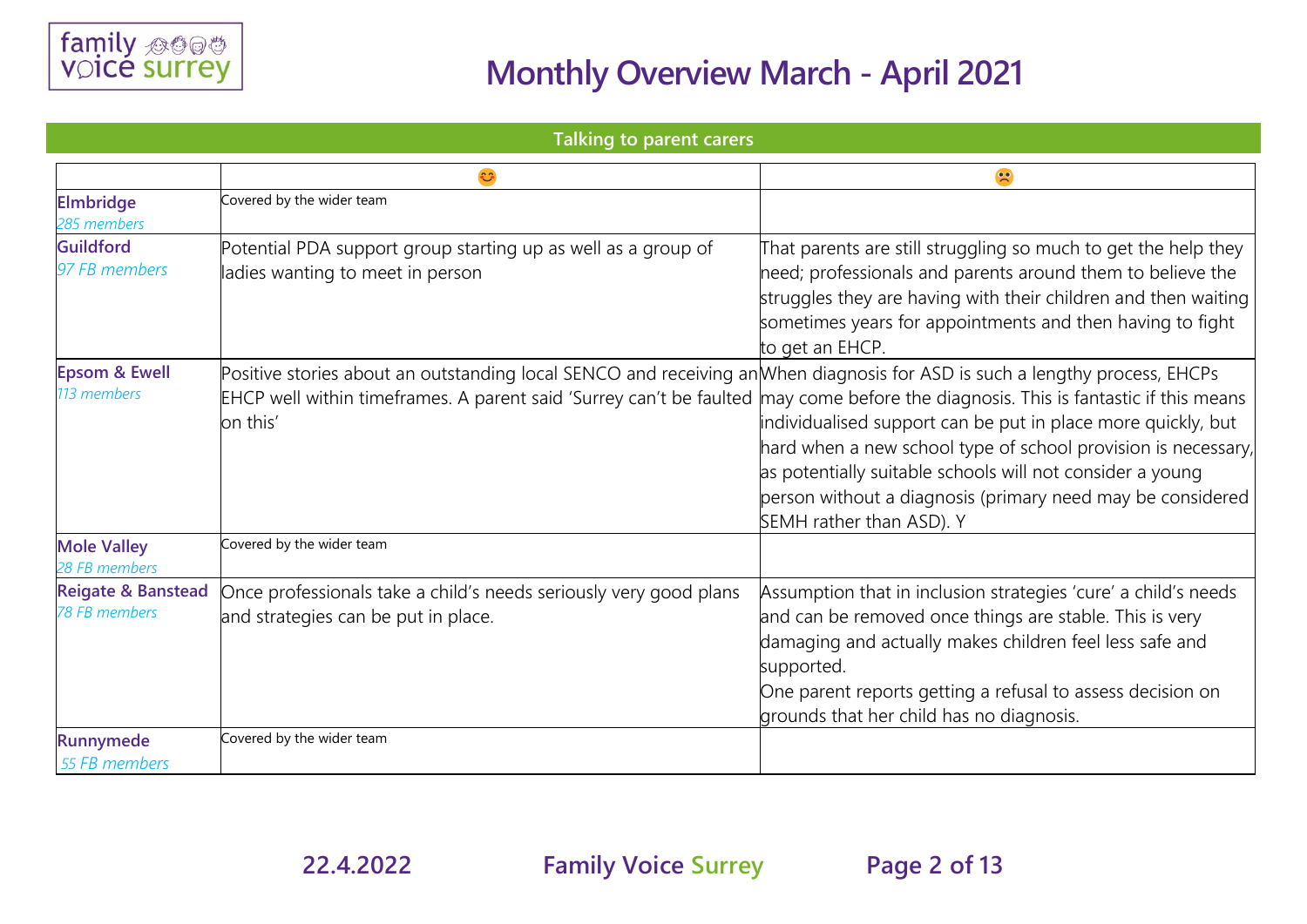

| Spelthorne<br>72 FB members          | Continued positive impact for families connecting through Zoom. | People experiencing discrimination in rented housing due to<br>having disabled children. One estate agent referred to their<br>policy on "not allowing pets".                                                |
|--------------------------------------|-----------------------------------------------------------------|--------------------------------------------------------------------------------------------------------------------------------------------------------------------------------------------------------------|
| <b>Surrey Heath</b><br>67 FB members | Covered by the wider team                                       |                                                                                                                                                                                                              |
| <b>Tandridge</b><br>114 FB members   | That schools and colleges are now fully open.                   | The increased need for mental health support for children<br>and young people.                                                                                                                               |
| <b>Waverley</b><br>62 FB members     | No one currently in post                                        |                                                                                                                                                                                                              |
| <b>Woking</b><br>87 FB members       | Back to school seems to be going okay.                          | Lack of recognition of autism/late recognition. Also more info<br>required for girls generally, who are on the spectrum. Any<br>groups for teen Autistic girls/YP., and Autistic / ND teen<br>LGBTQ+ groups? |

#### **Events**

| 凿    |                                               | <b>ini</b> | 當          |                                            | <b>ini</b> |
|------|-----------------------------------------------|------------|------------|--------------------------------------------|------------|
| 15/3 | Eliza Fricker talk on PDA                     |            | 30/3       | Laura Kerbey PDA session                   | $17 + 12*$ |
| 20/3 | Curly Hair Project Event coffee morning event | 4          | 30/3       | $0 - 4$ Focus Group                        |            |
| 22/3 | Self Care Talk coffee morning                 |            | 31/3       | Zoom Coffee Morning                        | b          |
| 22/3 | 16+ Support Group Zoom on mental health, with | 8          | 7/4        | <b>Coffee Morning</b>                      |            |
|      | <b>Benedicte Symcox</b>                       |            |            |                                            |            |
| 25/3 | Self care                                     |            | 7/4 & 14/4 | WEA talk on ADHD (2 week course)           | 14         |
| 26/3 | Coffee morning                                |            | 14/4       | USSA monthly chat session                  | 10         |
| 27/3 | Mark Brown Anxiety talk                       | $14 + 9*$  | 15/4       | PDA Group coffee Catchup                   |            |
| 29/3 | WEA Talk on navigating the SEND system        |            | 16/4       | Chloe Farahar - Positive Autistic identity | 12         |

\* Where registered members have not been able to attend (usually due to caring responsibilities, they often have access to recordings or slides.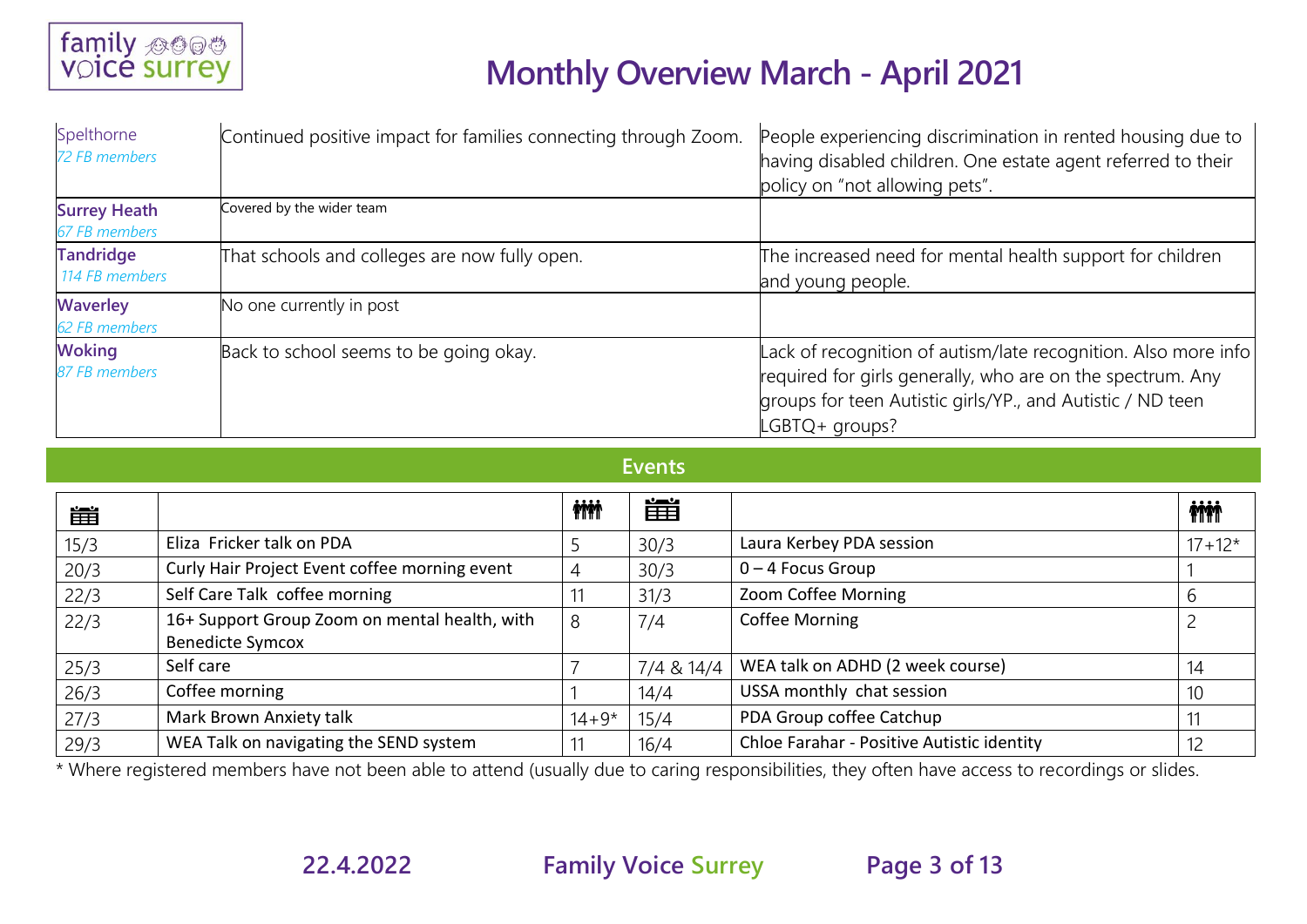

*Tell us your Story: We respond to each story and signpost where relevant. When issues are repeated, we feed those back to relevant leads in SCC and health, and will be using this overview document to inform you of progress.*

18 Stories received through formal channels. This is separate to the general feedback received via our coffee mornings, events, and Facebook contact with parents.

Mental Health

- Mental health needs not met and leading to child missing education for 2 years
- Mental health needs not acknowledged by school unless CAMHS is involved. GP advice ignored
- Children with SEND or mental health needs who were not given access to school during lockdown now struggling with school attendance
- A need for an attendance code that acknowledges anxiety as a reason for absence. This would make early identification much easier
- Schools normalising meltdown behaviour as a consequence of lockdown, and minimising the needs of autistic children

**FHCP** 

- EHCP process going beyond timescales with accounts of very adversarial experience, parents feeling "intimidated and bullied" when they make an appeal, frustrated at the need to go to tribunal when it seems that the available evidence has not been read.
- No action on an annual review after a year in spite of agreement that a different setting is required
- Young person feeling ignored in their preference of post 16 options
- Concern at the proposal to remove boarding provision at Sunnydown school
- Lack of communication from case workers to families in the key stage transfer process, both while waiting for a placement to be named and if the placement feels wrong. Several stories express frustration and dismay that their voice is not being heard.
- Where relationships have broken down, there is fear that schools have a powerful say in decisions and parents are disempowered

**Other** 

- Lack of speed and support following exclusion, and frustration at alternative provision that is unsuitable to a child's SEND
- Surrey Young Carers are having to remove support from some families (due to capacity?) and this is causing huge distress
- Housing needs councils not recognising the impact of SEND when looking at applications (Spelthorne and Runnymede)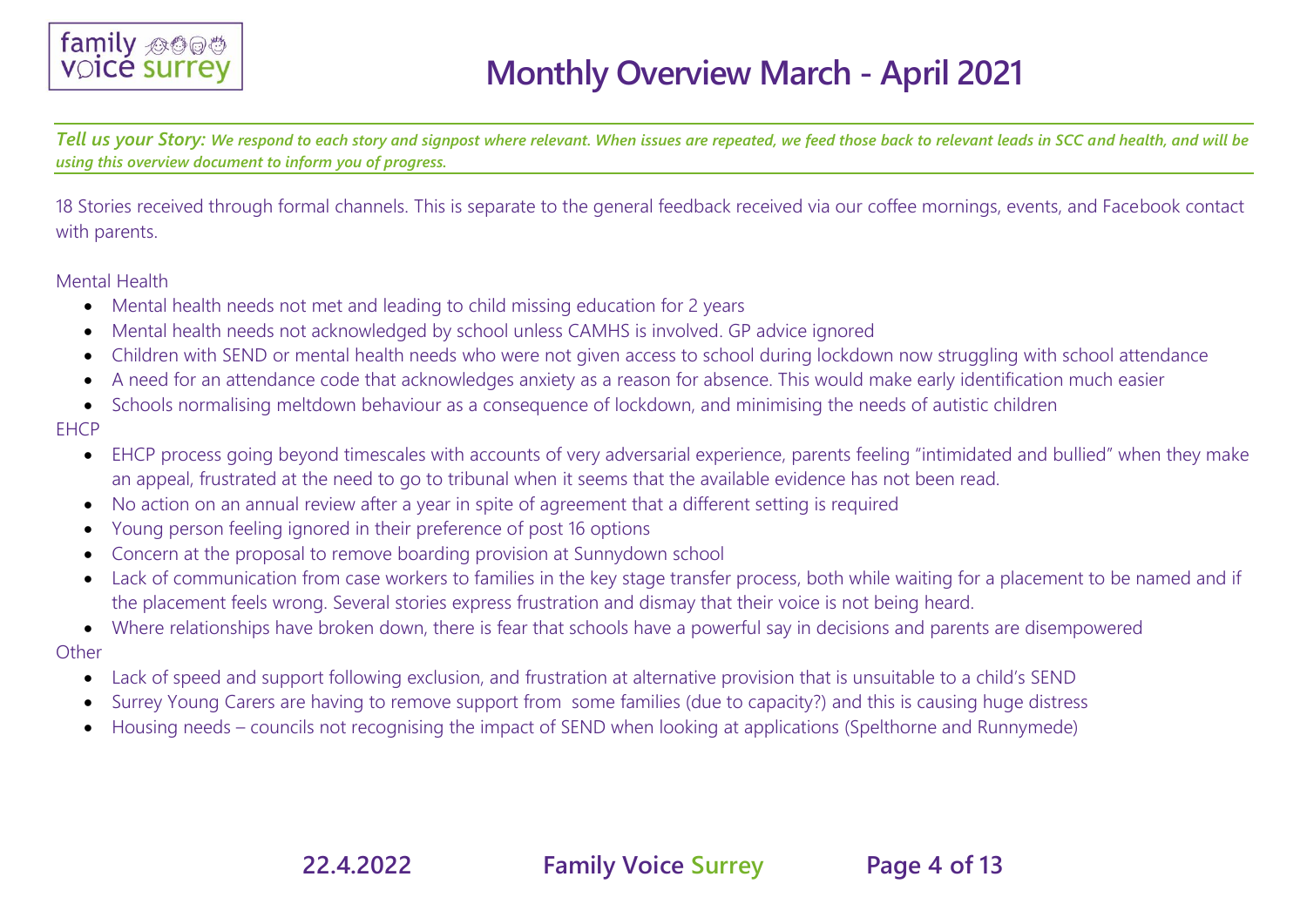

#### **Answers to your questions**

#### **A big thank you to those local area officers and practitioners who have taken the time to send us these answers.**

#### Education

From last month  $\heartsuit$  Does Surrey have a strategy for pathological demand avoidance (PDA)?

Further to your enquiry regarding the provision of specialist placements for those with Pathological Demand Avoidance (PDA), children and young people with demand avoidant profiles usually have a diagnosis of Autism.

In Surrey we have a position statement regarding PDA which is being updated.

In summary we would expect any school who is meeting the needs of a young person with autism to understand, adapt and differentiate the delivery of the curriculum and the learning environment to include those with anxiety based demand avoidant profiles. Therefore, some young people are supported in a mainstream setting and some in a specialist settings according to their individual needs.

Surrey schools are able to seek support from the Educational Psychologist service and the Autism Outreach service if they require advice and support to meet the needs of children and young people with autism and demand avoidant profiles.

I hope this information is helpful and you find it useful

- 1. Dyslexia is increasingly raised as a problem area
	- a. "Dyslexia is a SEN. SCC has a policy not to assess for Dyslexia.." How will children's needs be identified and supported in a timely way if this is the case?

The Surrey County Council policy for dyslexia was published some time ago and is currently being updated. The current policy ( on our website) does however define our understanding of dyslexia at this time and best practice in assessment and intervention. The policy states that :

Teachers should be able to identify, at a young age, children who may have a dyslexic profile and who may be finding it harder than others to learn to read, write and spell. Teachers should be able to identify areas in which children and young people are struggling and to understand that this may be due to dyslexia

and that

**22.4.2022 Family Voice Surrey Page 5 of 13**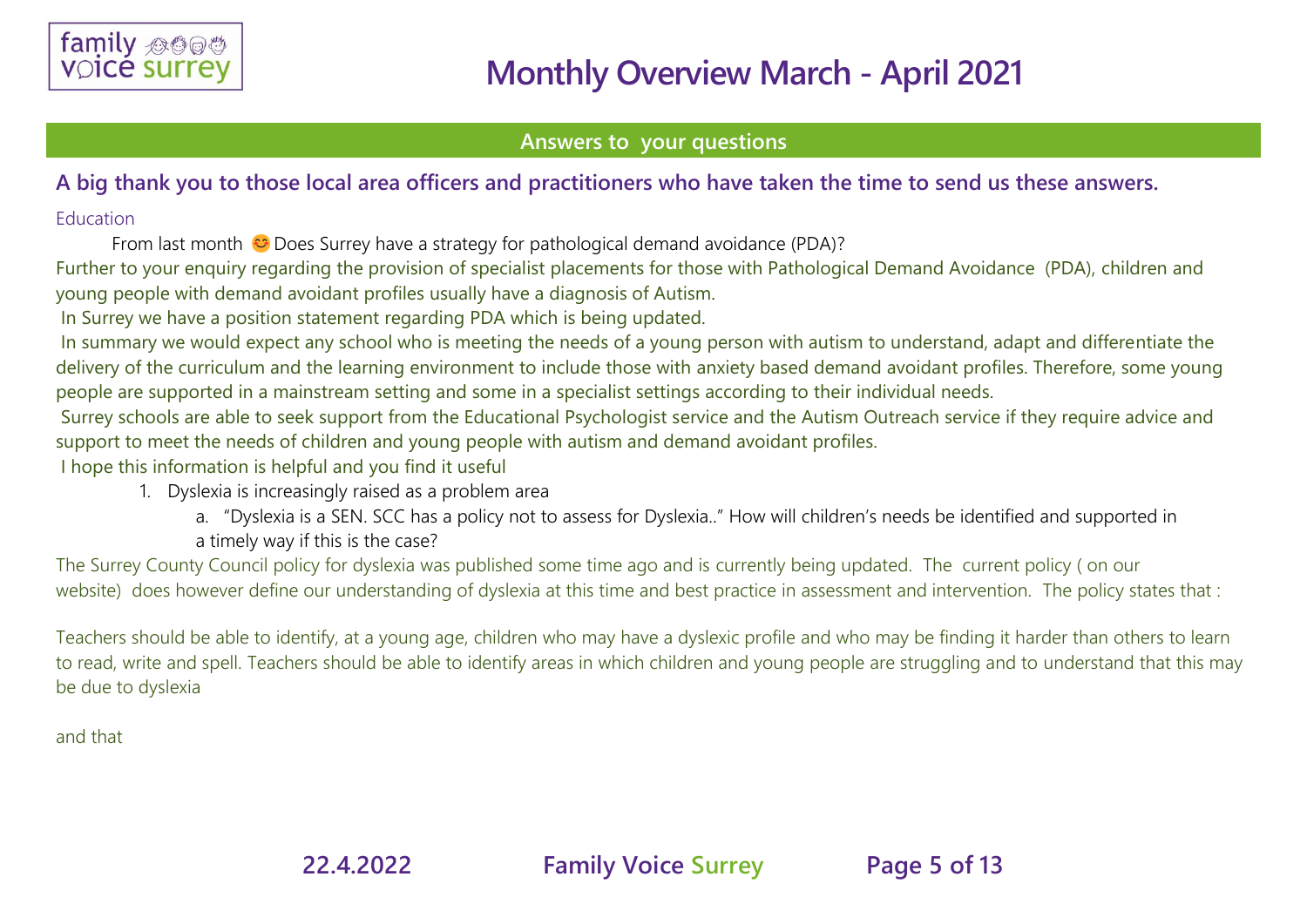

The local authority will provide support to develop quality school-based identification, intervention and monitoring of the provision for pupils with dyslexia. Access to this support will be through school staff training and collaborative working within the consultation process offered by specialist teachers and educational psychologists

It may be that there is some confusion about the phrase 'not to assess for dyslexia' where the focus is on assessment for diagnosis. Whilst the assessment process may indicate that the child has dyslexia, specific learning difficulties or difficulties in learning to read and write the focus of the assessment must be for teaching/intervention so that the child can acquire the skills they are struggling with.

Whilst diagnoses can be important for number of reasons they are not an access route to resource in and of themselves, or barrier to receiving the right support at the right time. Schools follow a graduated support offer in line with the child's identified needs.

"SCC has a policy not to detail Dyslexia on EHCP without a written diagnosis"

I haven't seen this however we would expect the plan to describe the child's identified needs irrespective of diagnosis – the diagnosis does not describe the particular challenges

b. How can a child or young person be professionally assessed for dyslexia if their parent/ carer cannot afford to pay for this? When a child or young person is not making expected progress in their literacy skills teachers are best placed to complete an accurate school-based assessment in order to inform an appropriate intervention. These assessments measure reading accuracy, reading fluency, reading comprehension, spelling, and writing and will identify the specific areas of literacy that need improving. Additional assessments are sometimes completed by specialist teachers and/or educational psychologists

Assessment over time and monitoring of the child or young person's response to teaching is now accepted as the most effective way of identifying literacy difficulties2, informing intervention and determining the rate of progress.

2. How are official complaints about the SEND system dealt with and resolved? Is there any external overview of official complaints? A formal complaint goes through "Be Heard" who would then decide which team is best placed to respond e.g. if it is about Transport or tribunals or Key Stage transfer admissions or about Vulnerable Learners' service. Our preference is for issues that parents are concerned about to be resolved as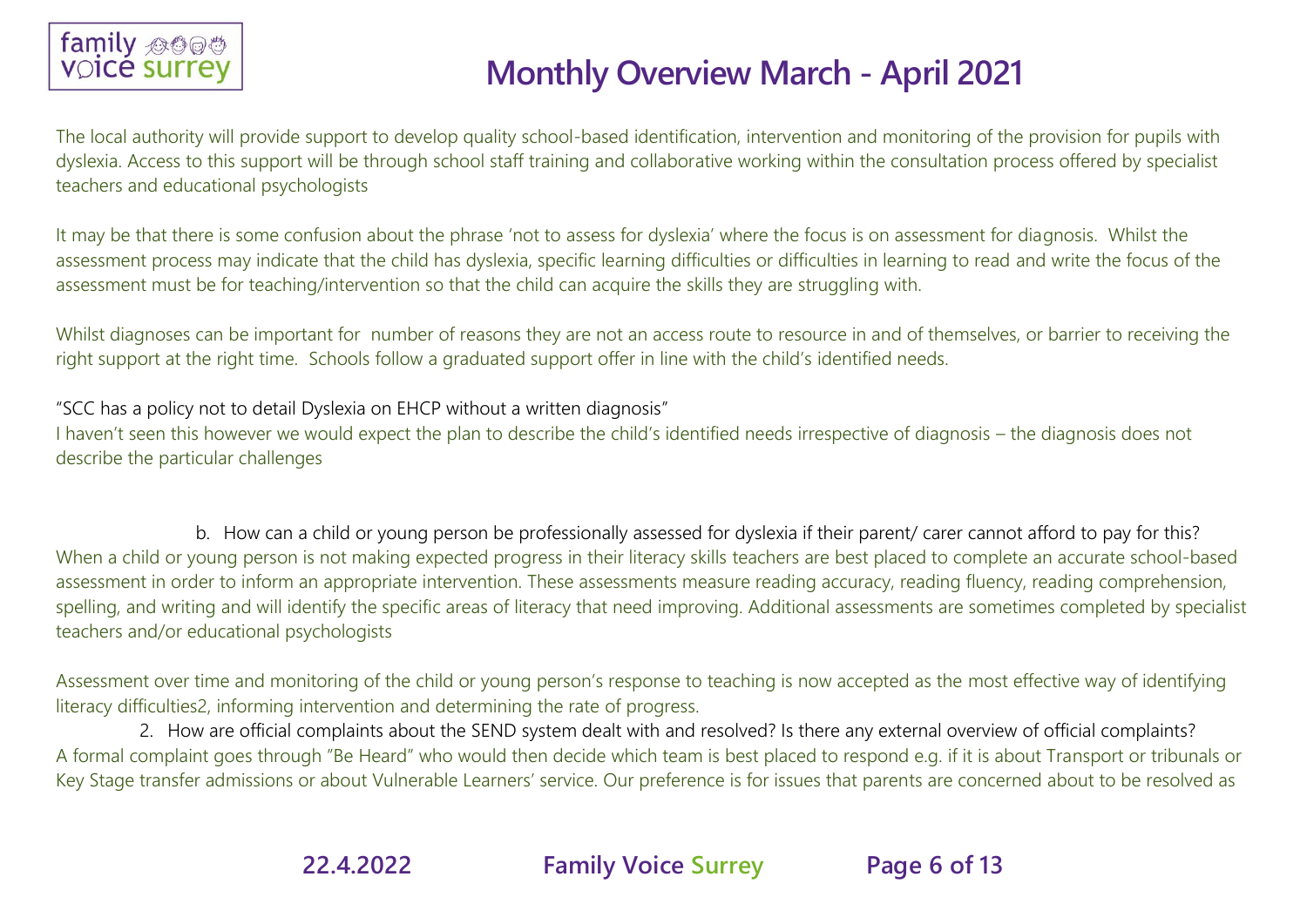

quickly as possible without the need for a formal complaint. So we encourage parents to liaise with their case officer or escalate to the senior case manager for a way to resolve problems quickly. (please see leaflet attached for more info).



think about our Educa

The Customer Service Team whilst not independent of the Council, is an impartial service. Should a full review of concerns raised be required at stage 2, the team is tasked with balancing the original complaint and the Service's initial response at Stage 1 against the relevant procedures and associated guidance to determine if any further action is needed on the part of the Council. The team liaises with the families and also with the Services involved to complete the response.

3. How can a parent highlight practice/policy that is inherently discriminatory?

Families can submit their concerns through the online link [Children's social care, education and SEND complaints -](https://www.surreycc.gov.uk/council-and-democracy/contact-us/complaints-comments-and-compliments/children-and-education-send) Surrey County Council [\(surreycc.gov.uk\).](https://www.surreycc.gov.uk/council-and-democracy/contact-us/complaints-comments-and-compliments/children-and-education-send) The Customer Relations Team would review the most appropriate route to take this forward. In these instances, it is likely the issue will be raised with the appropriate member of the Senior Leadership Team. The Customer Relations Team will act as a single point of contact for the family.

#### Health: we will chase answers and add them to next month's overview

- 1. Parent carers have said some education settings and GPs were not aware of certain aspects of autism, PDA and that girls may present differently and can get bullied, leading to MH issues. What training is available for health professionals in this area?
- 2. It can be hard for anyone, but particularly those with SEND to describe symptoms, particularly pain. What training is given to health professionals on this issue?

Care

1. When should there be care input on EHCP?

We make every effort not to repeat questions that have been answered previously, but this one slipped through the net  $\odot$  Find the answer [here.](https://www.familyvoicesurrey.org/single-post/fvs-february-and-march-monthly-overview)

2. Where can parents get support to learn how to take a step back and encourage independence with children with SEND who do not meet thresholds for social care intervention?

The service you describe is quite specific, so there are only limited instances of this exact offer or something similar to it being provided. We have however highlighted below a few services/sources of information that may be of use in building a sense of knowledge and so reassurance to feel able to step back.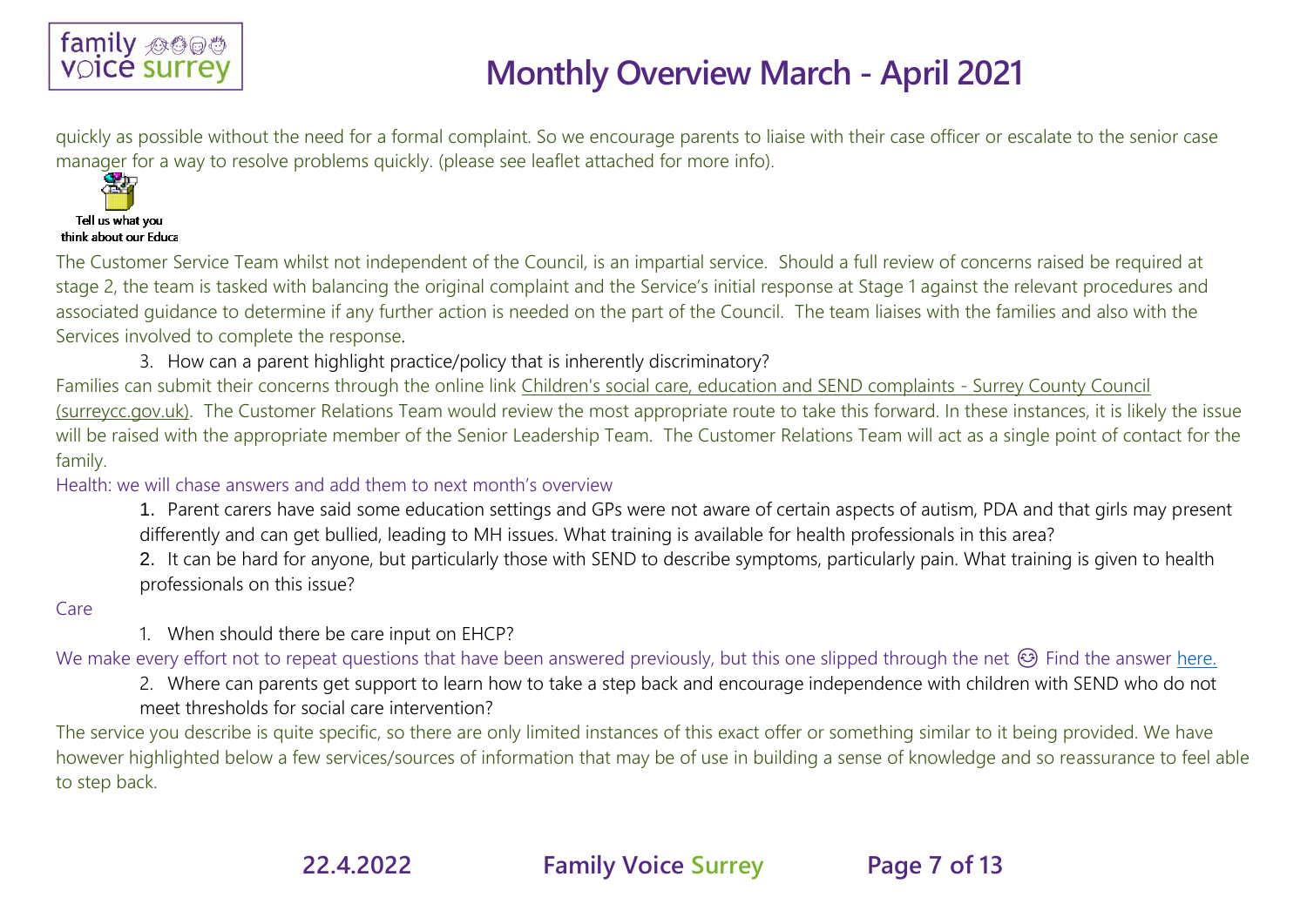

- The [preparing for adulthood section of the Local Offer](https://www.surreylocaloffer.org.uk/kb5/surrey/localoffer/advice.page?id=3GuUkA50n04) website provides detailed information and support services for young people moving into adulthood.
- National Autistic Society [Transition Support Service,](file:///C:/Users/Family%20Voice%20Surrey/Downloads/transition%20support%20helpline%20(autism.org.uk)) provide a Transition Support Helpline which offers advice and support to young autistic people and their families on making the transition from school, further or higher education to adult life. The helpline number is 0808 800 0027.
- [Contact](https://contact.org.uk/) have a section regarding [Preparing for adult life | Contact](https://contact.org.uk/help-for-families/information-advice-services/preparing-for-adult-life/) which may be helpful to refer to. It is "young person friendly", so you might like to also refer them to this.
- The [Preparing for Adulthood website](file:///C:/Users/Family%20Voice%20Surrey/Downloads/Preparing%20for%20Adulthood%20|%20PfA%20|%20Home%20Page) provides knowledge and support to families and young people, so they can ensure young people with SEN and disabilities achieve paid work, independent living, good health and community inclusion as they move into adulthood.
- The [Council For Disabled Children's Transition Information Network](file:///C:/Users/Family%20Voice%20Surrey/Downloads/Transition%20Information%20Network%20|%20Council%20For%20Disabled%20Children) is a further source of information and good practice for disabled young people, families and professionals.

All of the above have been found using the [Local Offer Directory,](https://www.surreylocaloffer.org.uk/kb5/surrey/localoffer/localoffer.page) we would highlight this as an invaluable tool for all parent/carers to use to find the details of services and support.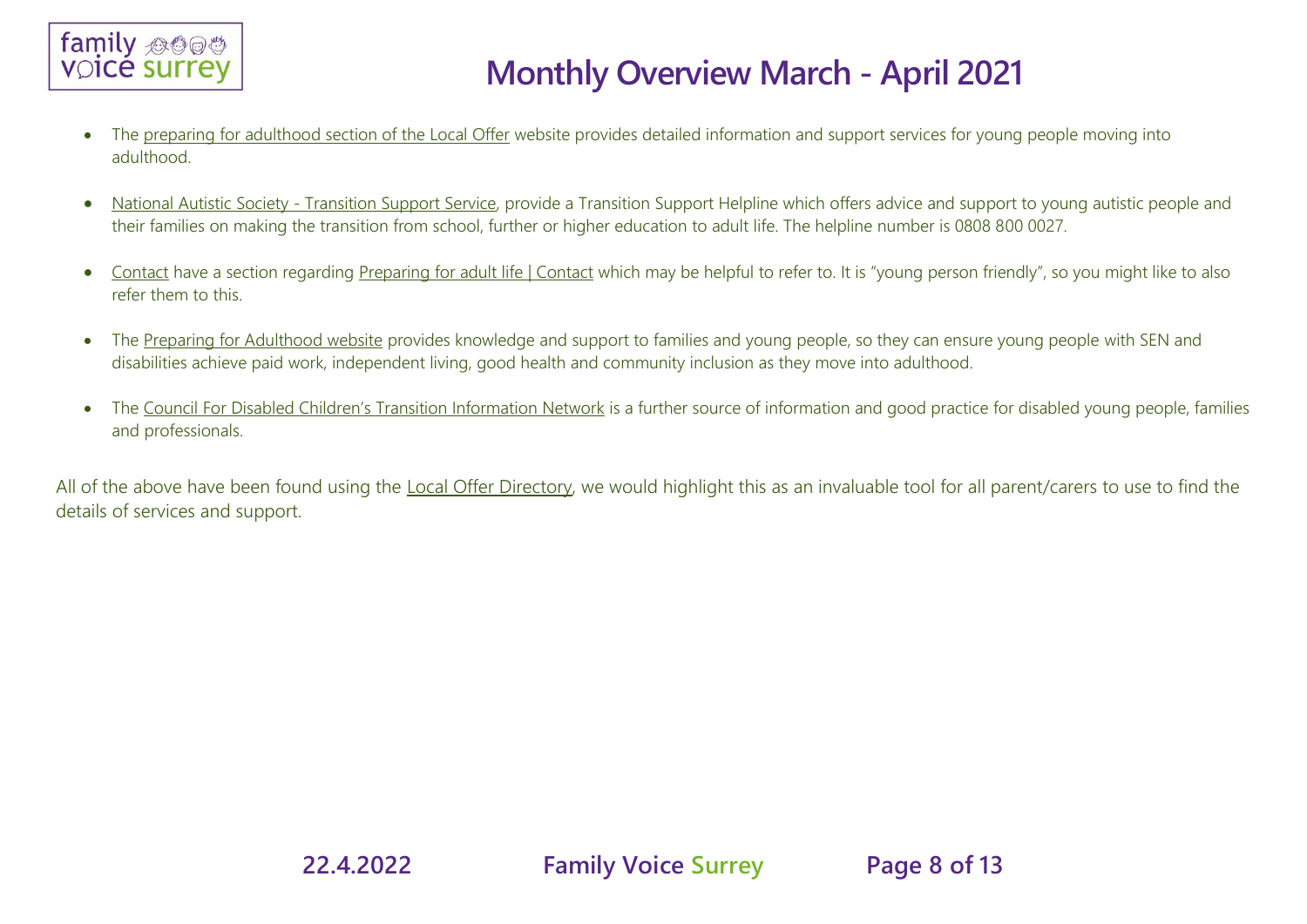

#### **Questions from our members**

- 1. Lots of families are contacting us about KS transfers as they do not have placements and have had no information. Who should they contact if the caseworker is not providing information?
- 2. When SEND Case Officers are allocated an adopted or fostered child or young person to support, how much and for how long do they liaise with the Post-Adoption Support team and the Virtual School?
- 3. My child's social worker shows little understanding of their SEND. How can I ask to work with someone more suitable to assess their need?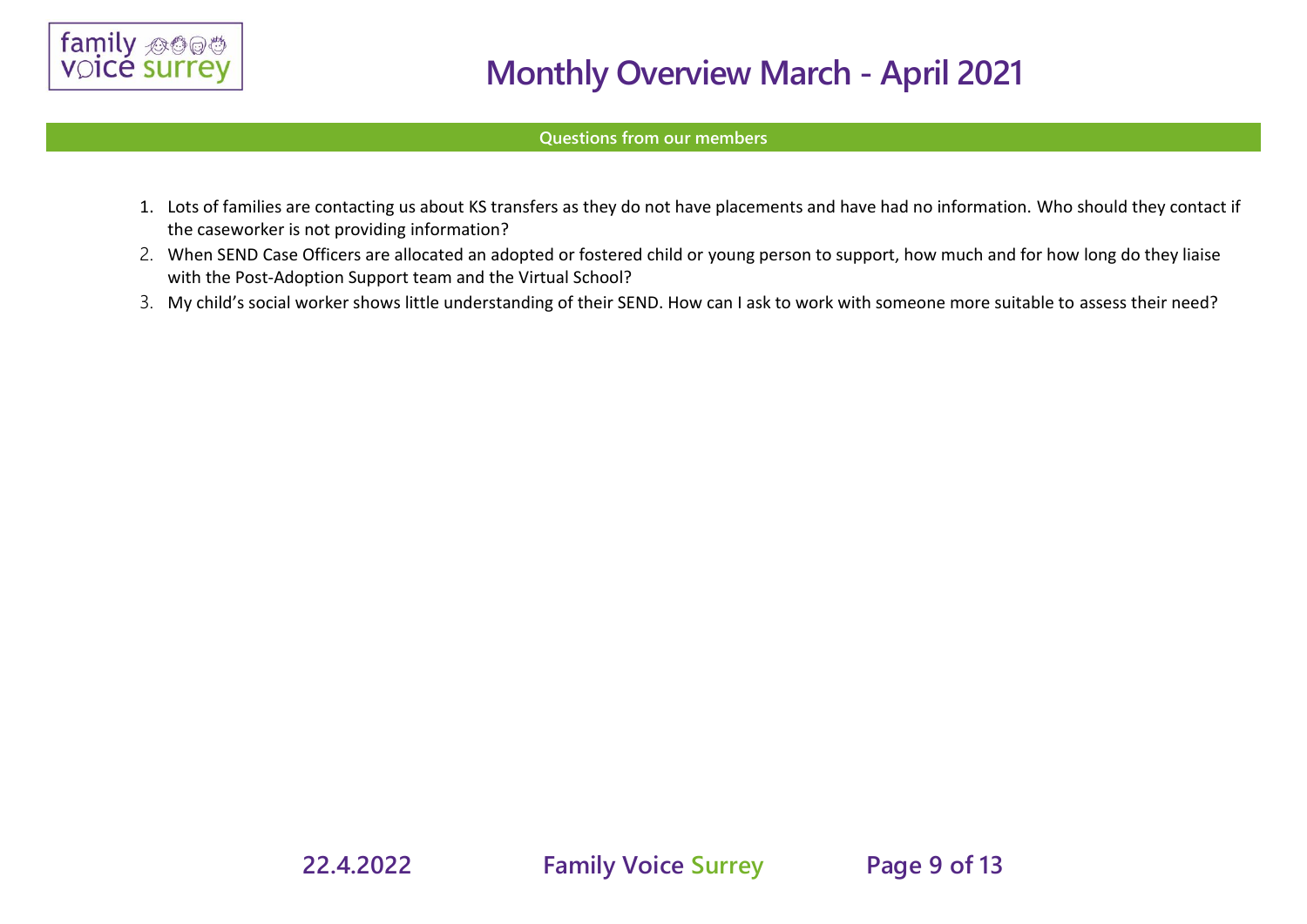

### **Participation work**

|                        | Update                                                                                                                                                                                                                                                                                                                                                                                                                               |
|------------------------|--------------------------------------------------------------------------------------------------------------------------------------------------------------------------------------------------------------------------------------------------------------------------------------------------------------------------------------------------------------------------------------------------------------------------------------|
| Project                |                                                                                                                                                                                                                                                                                                                                                                                                                                      |
| Autism strategy        | FVS is the named co-lead on two of the workstreams developing and then implementing the strategy: Education &<br>Preparation for Adulthood and Awareness, Understanding and Information. We will be working with coordinators to<br>gather feedback from parents that will then feed into all the workstreams. We continue to work closely with NAS<br>Surrey branch who provide the lived experience lead on the other workstreams. |
| Transport              | We have posted a call for families embarking on the SEND transport journey to work with us as case studies to<br>monitor and shape the "customer journey" while working closely with SCC.                                                                                                                                                                                                                                            |
| Inclusion              | We have begun working with SCC to clarify what families should expect from mainstream schools and will be looking<br>for experience that will then feed in to the work on inclusion.                                                                                                                                                                                                                                                 |
| <b>EHCP</b> processes  | Work this month focussed on giving information to key stage transfer families who do not have a named placements.<br>We collaborated on a "FAQ" leaflet that all such families should have received. We have asked families to contact us if<br>they have not received it.                                                                                                                                                           |
| <b>Early Years</b>     | FVS co-lead on one workstream "Enabling Families to thrive and achieve their full potential" and are involved in<br>feeding back recommendations to the board.<br>The early years graduated response team have joined the FVS 0-4 group twice to talk to parents directly and to<br>answer any questions parents have.                                                                                                               |
| <b>Direct Payments</b> | The initial Terms of Reference Group on Direct Payments has discontinued. To ensure this is truly coproduced it was felt that<br>this group should be led by an independent organisation. This piece of work will now be directed by the Surrey Coalition of<br>Disabled People and we will be meeting with them to look at how parent carers' voices and feedback can be included in the<br>new group.                              |
| Local Offer            | Using the consultation feedback Surrey County Council are working on a 'beta' version of a new Local Offer website. In June Family<br>Voice will be involved in feeding back on the initial version and ensuring a wider group of parent carers have the opportunity to                                                                                                                                                              |

#### **Project update**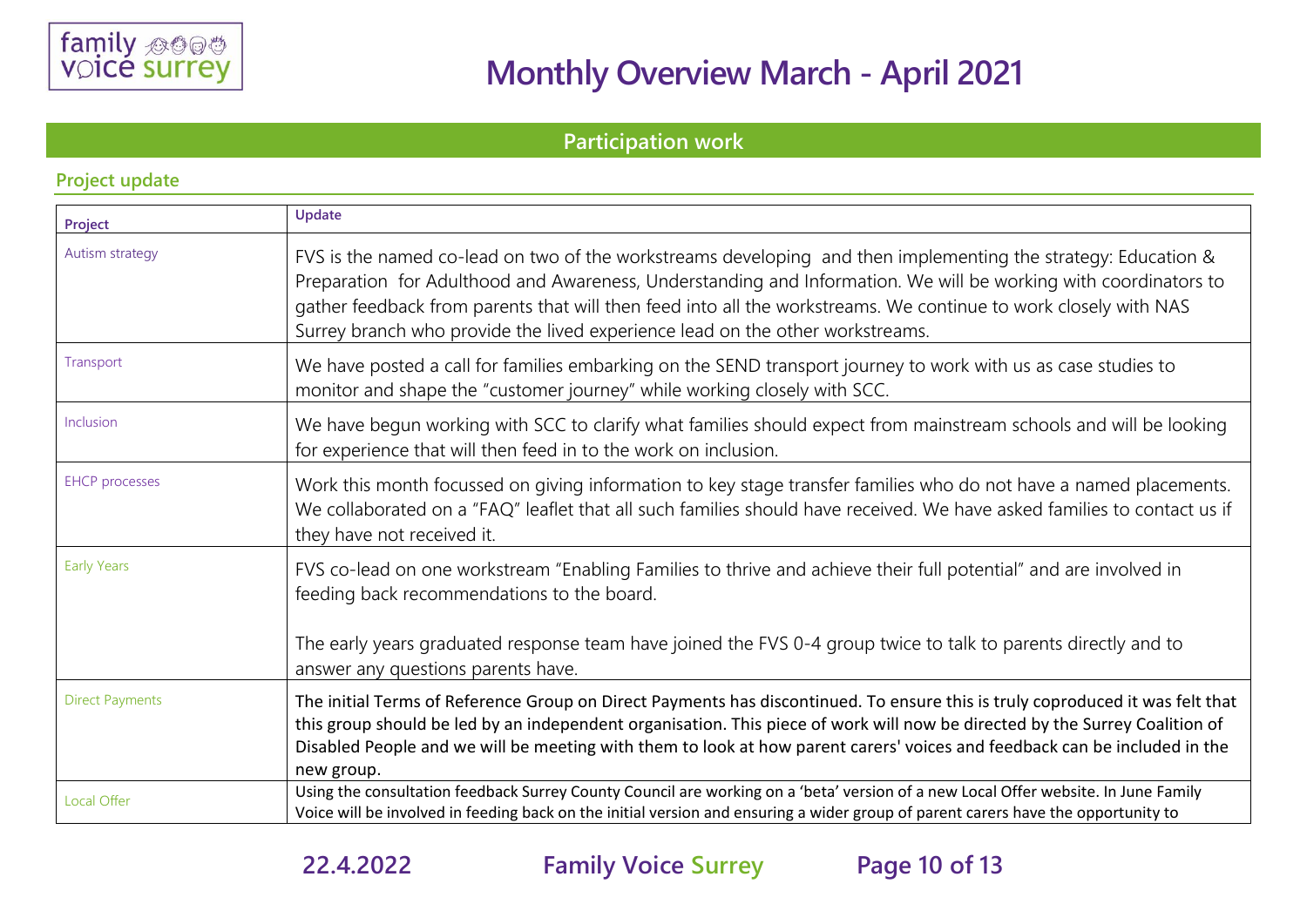

|                                        | feedback during the early stages of development. Following this more detailed 'user testing' will take place, with a view to the new Local<br>Offer being in place by the end of the year.                                                                                                                                                     |
|----------------------------------------|------------------------------------------------------------------------------------------------------------------------------------------------------------------------------------------------------------------------------------------------------------------------------------------------------------------------------------------------|
| Social Care                            | FVS are working with officers to find way to develop links with CWD team staff/area coordinators to better inform<br>parents of existing services and support and also to inform the social care teams of parent experience with and<br>without support.                                                                                       |
| <b>Short Breaks</b>                    | A new Short Breaks Directory is being compiled. The importance of parents knowing as soon as possible what will be<br>offer for the summer was highlighted. FVS will work with commissioning to ensure feedback from the recent survey is<br>given to parent carers and will continue to highlight any gaps in the current offer for families. |
| Children's Community Health<br>Service | Several coordinators attended the round tables to give feedback on parent experience of the community health<br>service.                                                                                                                                                                                                                       |

### **Other Activity**

Surrey Heartlands asked us to comment on a leaflet designed for patients referred to their rapid diagnostic service. We were pleased to highlight Send issues that could make their work more accessible.

#### **Our wish list**

SEND is a huge world and we will never be able to do everything we would like. Here you'll find details of things we have had to say no to…

*Surrey County Council and its Health CCG Partners are recommissioning the Community Equipment Service, for implementation in April 2022.*  The commissioners are looking to form the following group, Surrey CES Recommissioning – Service User and Carer Group. The group will be relatively small, *containing representation from Surrey Coalition x2, Family Voice x1, Action for Carers x1 and Age UK x1.*  While we did not have the capacity to meet this request, we signposted the team to someone we felt would offer representation of parent carers.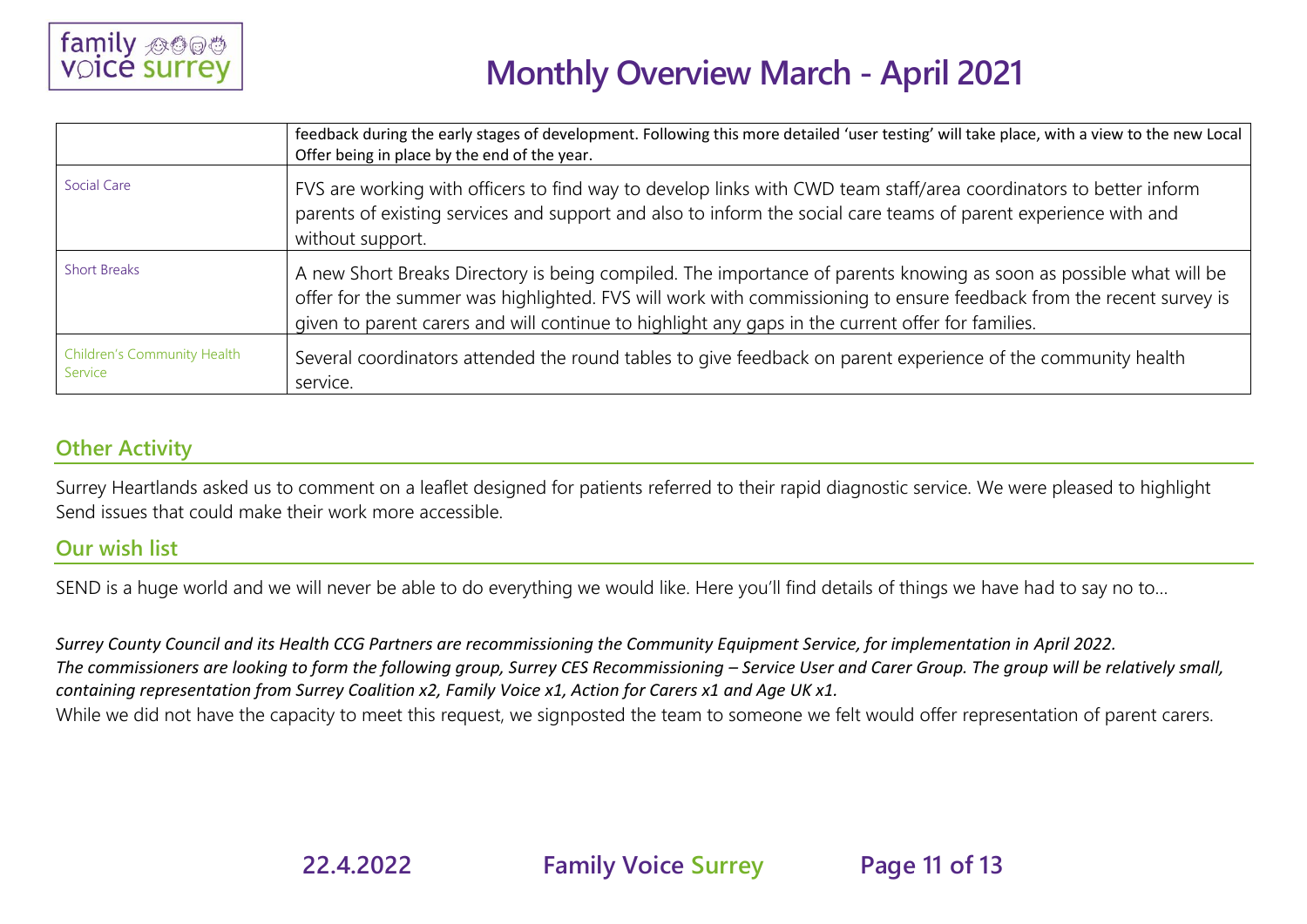

## **Meetings attended**

| ASD Workstream Lead meeting x2                                 | NNPCF AGM                                                          |
|----------------------------------------------------------------|--------------------------------------------------------------------|
| Preparing for Adulthood Meeting                                | NNPCF input into the SEND Review                                   |
| FVS/SCC DCO Meeting                                            | SE19 NNPCF regional meeting                                        |
| SEND Transformation SEMH project board meeting                 | Input to "SEND in Surrey" Impower research                         |
| SEND Systems Partnership board                                 | Partner interview panel for AD SEND posts                          |
| Children's autism partnership board                            | Collaboration with Surrey Youth Focus                              |
| Feedback from families to SCC RE proposal to close boarding at | Collaboration with Healthwatch x2                                  |
| Sunnydown                                                      | Quarterly meeting with elected members of Surrey County Council    |
| Transforming the Surrey system for CYP EWMH workshop           | Catch up with Liz Mills, Director Education, Lifelong Learning and |
| SSCP Engagement and Communication Sub Group                    | Culture                                                            |
| Inclusion steering group                                       | Introduction to communications & engagement at SCC                 |
| Inclusion and EHCP processes discussions                       | Headteacher meeting to discuss inclusion                           |
| Transport discussion                                           | Alternative provision discussion                                   |
| PfA comms & engagement working group                           | Local Offer Project Board x2                                       |
| Direct payments catch-up x2                                    | Early Years workstream meeting x2                                  |
| Direct Payments reference group                                | Early years/autism scoping meeting                                 |
| CwD catch-up x3                                                | 3 <sup>rd</sup> sector safeguarding meeting                        |
| Short breaks research findings                                 | Surrey Safeguarding Partnership meeting                            |
| Short Breaks Strategic forum                                   | Community Health Services discussion                               |
| 0-4 SEND project board                                         | CSPA/LSPA meeting                                                  |
| Early Years strategy steering group                            | SWP Alliance user voice update                                     |

**22.4.2022 Family Voice Surrey Page 12 of 13**